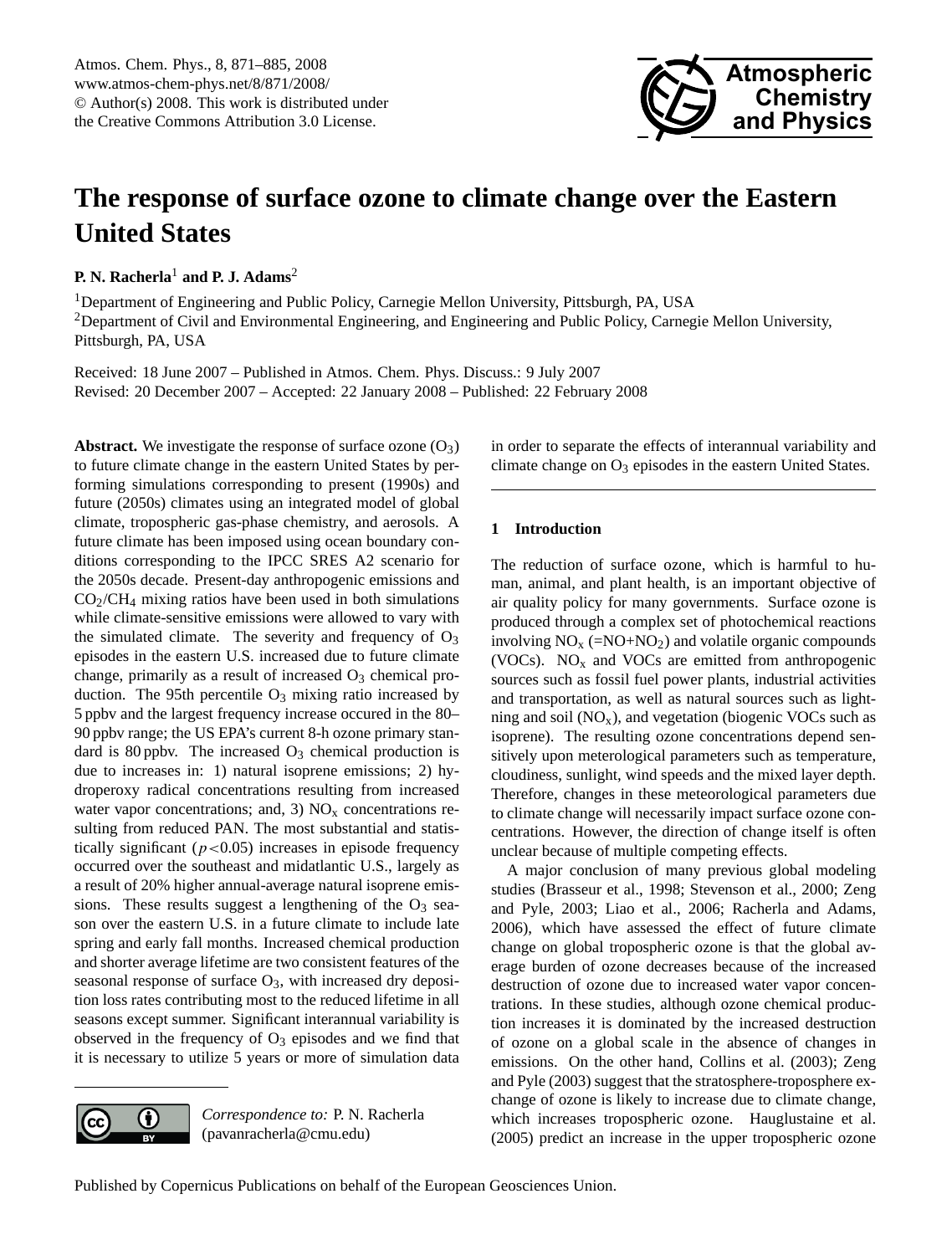concentrations due to climate change, which is primarily due to increased lightning  $NO<sub>x</sub>$  caused by more intense convective activity.

While a number of previous modeling studies [\(Sillman](#page-14-5) [and Samson,](#page-14-5) [1995;](#page-14-5) [Aw and Kleeman,](#page-13-2) [2003;](#page-13-2) [Baertsch-Ritter](#page-13-3) [et al.,](#page-13-3) [2004;](#page-13-3) [Dawson et al.,](#page-13-4) [2007\)](#page-13-4) have focused on the effect of individual meteorological parameters on surface ozone, only a few studies have assessed holistically the effect of future climate change. One major conclusion of the former kind of modeling studies is that ozone increases with temperature in both urban and polluted rural environments, with the increase driven largely by a decrease in the formation of peroxyacetyl nitrate (PAN), thereby increasing  $NO<sub>x</sub>$  concentrations. [Hogrefe et al.](#page-14-6) [\(2004\)](#page-14-6) used a regional air quality model centered over the eastern United States to evaluate climate change (IPCC SRES A2 scenario) impacts on air quality and found that increases of up to 5 ppbv are likely in the summertime average daily maximum 8-h ozone concentrations by the 2080s. [Murazaki and Hess](#page-14-7) [\(2006\)](#page-14-7) used a global chemical transport model model (CTM) driven by future meteorology and present-day emissions (IPCC SRES A1 scenario 2090s) and found that the increased  $NO<sub>x</sub>$  concentrations, resulting from reduced PAN in a warmer climate, predominantly affected surface ozone production in polluted regions. This is because increased water vapor concentrations, as a result of climate change, are expected to increase net ozone production in regions with high  $NO<sub>x</sub>$  through the reaction  $NO+HO_2 \rightarrow NO_2+OH$ , but to decrease net ozone production in regions with low  $NO<sub>x</sub>$  through the competing ozone sink  $O_3+HO_2 \rightarrow 2O_2+OH$ . [Hauglustaine et al.](#page-14-4) [\(2005\)](#page-14-4) and [Liao et al.](#page-14-2) [\(2006\)](#page-14-2) emphasize the potentially important effect of increased biogenic VOC emissions due to future climate change (A2 scenario 2090s) on surface ozone levels; based on their sensitivity studies, performed with a global model, they report that increased natural isoprene emissions account for 30–50% of the predicted summertime increases in future surface ozone levels over polluted regions such as the eastern United States, western Europe, and northern China.

Only a few modeling studies [\(Mickley et al.,](#page-14-8) [2004;](#page-14-8) [Hogrefe et al.,](#page-14-6) [2004;](#page-14-6) [Murazaki and Hess,](#page-14-7) [2006\)](#page-14-7) have examined the effect of future climate change on regional air pollution over the United States. A feature of climate change that emerges from these studies is a decrease in the frequency and intensity of synoptic frontal passages ventilating the boundary layer over the United States. The effect of these changes on future surface ozone levels is not very well understood, however, as it is complicated by simultaneous changes in other processes such as the precursor chemistry, boundary layer mixing, and convection. Nevertheless, all of the above mentioned modeling studies find an increase in the frequency and severity of future air pollution episodes.

Previous global and regional modeling studies that have examined the response of surface ozone to future climate change at regional scales, although relevant, suffer from one or more of the following limitations: (1) neglect climate change impacts outside their domain due to their assumption of constant boundary conditions (BCs); (2) do not consider the climate-sensitivity of ozone precursor emissions such as isoprene; and, (3) do not examine the seasonality of the ozone response, as they focus on summertime ozone.

The objective of this study is to examine the seasonal and regional response of surface ozone to future climate change, with a focus on the eastern United States. Anthropogenic emissions are held constant between present and future simulations, but the model allows climate-sensitive biogenic emissions to vary with future climate. We consider a climate change scenario (IPCC SRES A2) corresponding to the 2050s. We examine the effects of climate change on the severity and frequency of ozone episodes, surface layer ozone budget, and the length of the ozone season. We also examine the effect of interannual variability vis-a-vis the predicted impacts due to climate change. Details of the model, the simulations performed, and the predicted climate change over the eastern United States are provided in Sect. 2. The results are presented and discussed in Sect. 3. Finally, we present our conclusions in Sect. 4.

## **2 Methods**

#### 2.1 Model overview

We utilize a "unified" global model [\(Liao et al.,](#page-14-9) [2003,](#page-14-9) [2004\)](#page-14-10) of climate, photochemistry, and aerosols consisting of: (1) the Goddard Institute for Space Studies general circulation model II' (GISS GCM II') [\(Hansen et al.,](#page-14-11) [1983;](#page-14-11) [Rind](#page-14-12) [and Lerner,](#page-14-12) [1996;](#page-14-12) [Rind et al.,](#page-14-13) [1999\)](#page-14-13); (2) the Harvard tropospheric  $O_3$ -NO<sub>x</sub>-hydrocarbon chemical model [\(Mickley](#page-14-14) [et al.,](#page-14-14) [1999\)](#page-14-14); and, (3) an aerosol model including sulfate, nitrate, ammonium, black carbon, and organic carbon [\(Adams](#page-13-5) [et al.,](#page-13-5) [1999;](#page-13-5) [Chung and Seinfeld,](#page-13-6) [2002;](#page-13-6) [Liao et al.,](#page-14-9) [2003,](#page-14-9) [2004\)](#page-14-10).

The version of GISS GCM II' incorporated in the current study is an atmosphere only GCM. It has a horizontal resolution of 4◦ latitude by 5◦ longitude, with nine vertical layers centered at 959, 894, 786, 634, 468, 321, 201, 103, and 26 hPa. The model uses specified monthly mean ocean boundary conditions in the form of sea surface temperatures (SSTs), sea-ice coverage and sea-ice mass. The dynamical time step of the GCM is 1 h. Necessary GCM variables are passed to the tropospheric gas-phase chemistry and aerosol modules every 4 h.

The model transports 88 species; of these, 24 species are used to describe  $O_3$ -N $O_x$ -hydrocarbon chemistry; the remainder are for the simulation of the aerosols. The model is constrained in the stratosphere by applying flux upper boundary conditions between the seventh and eighth model layers (approximately 150 hPa) to represent transport across the tropopause [\(Wang et al.,](#page-14-15) [1998;](#page-14-15) [Mickley et al.,](#page-14-14) [1999\)](#page-14-14).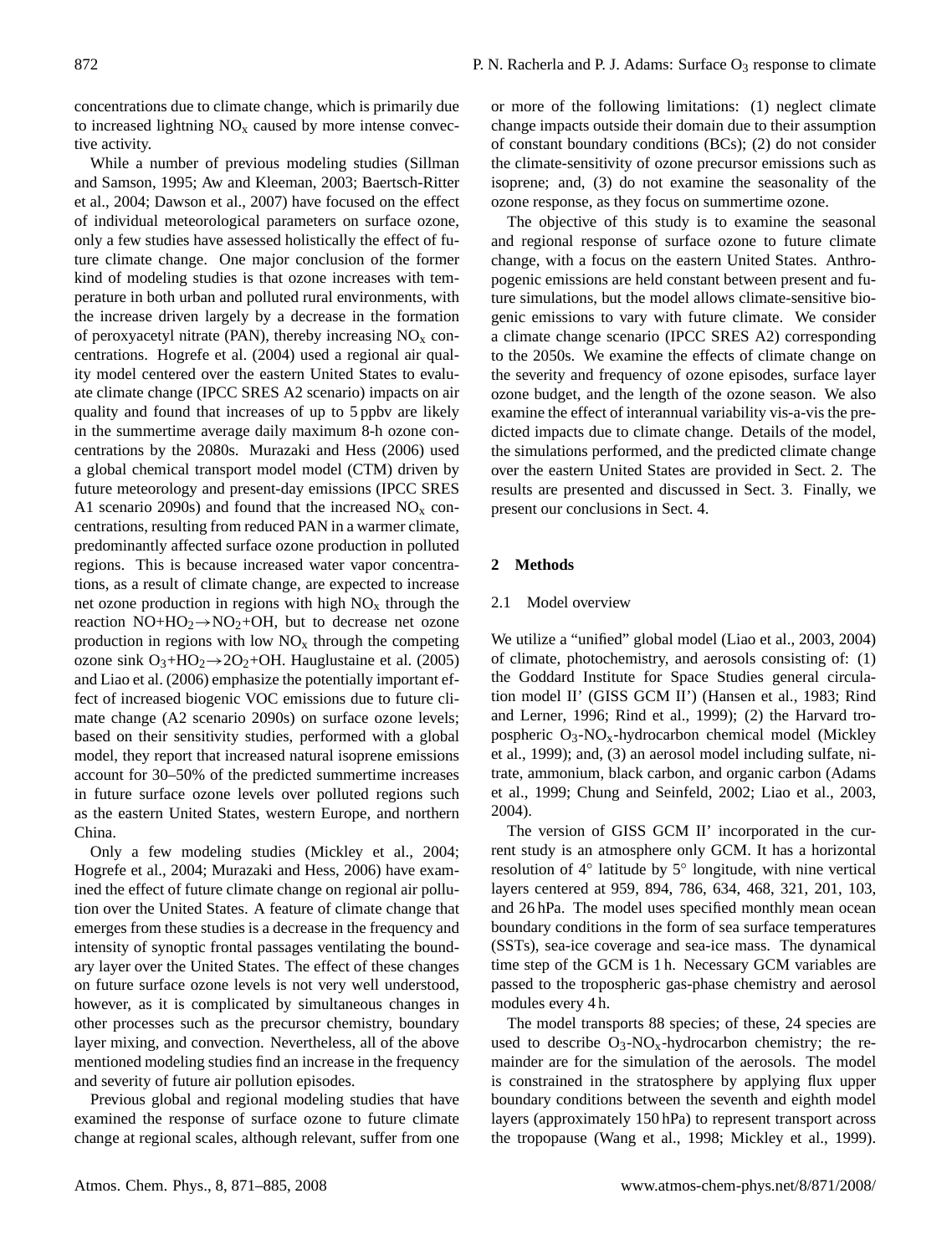The flux upper boundary conditions for ozone is based on the observed latitudinally and seasonally dependent crosstropopause air mass fluxes [\(Appenzeller et al.,](#page-13-7) [1996\)](#page-13-7), along with ozonesonde measurements at 100 hPa [\(Logan,](#page-14-16) [1999\)](#page-14-16). In the current study, a stratospheric ozone flux of  $400$  Tg yr<sup>-1</sup>, which was used in the previous model versions [\(Liao et al.,](#page-14-9) [2003\)](#page-14-9), is specified. We use this value in both present and future climate simulations discussed in Sect. 2.4.

The dry deposition of all gas-phase species is determined based on the resistance-in-series scheme of [Wesely](#page-14-17) [\(1989\)](#page-14-17), wherein the dry deposition velocity is inversely proportional to the sum of the aerodynamic, quasi-laminar sublayer and surface resistances [\(Wang et al.,](#page-14-15) [1998\)](#page-14-15). The aerodynamic and quasi-laminar sublayer resistances are calculated based on the GCM surface fluxes of momentum and heat while the surface resistance is a function of the surface type and the species. Wet deposition is coupled with the GCM treatment of clouds and precipitation [\(Koch et al.,](#page-14-18) [1999;](#page-14-18) [Del Genio and](#page-13-8) [Yao,](#page-13-8) [1993;](#page-13-8) [Del Genio et al.,](#page-13-9) [1996\)](#page-13-9).

#### 2.2 Isoprene chemistry

Pertinent to this study is the model's isoprene oxidation mechanism, the details of which are provided in [Horowitz](#page-14-19) [et al.](#page-14-19) [\(1998\)](#page-14-19) and references therein. The primary oxidation pathways for isoprene are the reactions with OH,  $O_3$ , and  $NO<sub>3</sub>$ . The reaction with OH is the dominant sink, and it produces a variety of peroxy radicals (lumped together as  $RIO<sub>2</sub>$ ). The principal branch of the NO+RIO<sub>2</sub> reaction produces HO2, methacrolein, methylvinyl ketone, formaldehyde, and other carbonyl compounds. Of particular importance is the model's treatment of the secondary branch of  $NO+RIO<sub>2</sub>$ , which produces isoprene nitrates, with an assumed yield of 12%. The model assumes that the isoprene nitrates react rapidly with OH and  $O_3$  and return  $NO_x$  to the atmosphere with 100% efficiency.

The model's assumption of 100% recycling of isoprene nitrates to  $NO<sub>x</sub>$  is quite uncertain as some field studies have suggested that the isoprene nitrates are likely to deposit quickly, i.e., on a timescale comparable to  $HNO<sub>3</sub>$  deposition, thereby removing  $NO<sub>x</sub>$  from the atmosphere [\(Gi](#page-14-20)[acopelli et al.,](#page-14-20) [2005\)](#page-14-20). However, a more recent modelingobservational analysis by [Horowitz et al.](#page-14-21) [\(2007\)](#page-14-21) suggests that atmospheric observations of total organic nitrates were best supported when an isoprene nitrate yield of 4 to 8% and 40% recycling of isoprene nitrates to  $NO<sub>x</sub>$  was assumed.

#### 2.3 Emissions

The anthropogenic emissions used in the model are summarized in [Liao et al.](#page-14-9) [\(2003,](#page-14-9) [2004\)](#page-14-10). These emissions correspond to the present-day; we utilize them in both present and future climate simulations discussed in Sect. 2.4. Climatesensitive ozone precursor emissions include isoprene, biogenic lumped  $\geq C_3$  alkenes, biogenic acetone, lightning NO<sub>x</sub>, and soil  $NO<sub>x</sub>$ . The model, however, does not consider the climate-sensitivity of emissions of reactive hydrocarbons with potential for aerosol formation, which include monoterpenes and sesquiterpenes. The model assumes a static vegetation distribution and corresponding base isoprene emissions from the Global Emission Inventory Activity (GEIA) [\(Guenther et al.,](#page-14-22) [1995\)](#page-14-22). The isoprene emitted in a model grid cell and a time step is a function of the leaf area, and the GCM provided 4-hourly values of temperature and solar radiation [\(Guenther et al.,](#page-14-22) [1995;](#page-14-22) [Wang et al.,](#page-14-15) [1998\)](#page-14-15). Biogenic emissions of lumped  $\geq C_3$  alkenes and acetone are estimated by scaling to isoprene emissions [\(Gold](#page-14-23)[stein et al.,](#page-14-23) [1996;](#page-14-23) [Singh et al.,](#page-14-24) [1994\)](#page-14-24). The emission ratios per atom C isoprene are 0.051 atoms C for lumped  $>C_3$  alkenes and 0.015 molecules for acetone. The parameterizations for lightning  $NO<sub>x</sub>$  and soil  $NO<sub>x</sub>$  emissions are provided in [Wang](#page-14-15) [et al.](#page-14-15) [\(1998\)](#page-14-15); the meteorological parameters that influence their emissions are the frequency of convective events, and temperature and precipitation, respectively. Therefore, the model treats the climate sensitivity of these emissions such that the emissions rates of these species change between the present and future climate simulations discussed in Sect. 2.4.

## 2.4 Simulations

Two simulations, each of ten and a half years duration, were performed with the first six months ignored to allow for model initialization. The first simulation corresponds to present climate (1990s) while the second simulation corresponds to a future climate (IPCC SRES A2 scenario 2050s). Hereafter, we refer to these simulations as present and future climate simulations, and abbreviate them as PC simulation and FC simulation, respectively. Present-day anthropogenic emissions were used in both simulations while natural climate-sensitive emissions were allowed to vary with the simulated climate (see Sect. 2.3).

A present-day  $CO<sub>2</sub>$  mixing ratio of 370 ppmv and 1.7 ppmv for CH<sup>4</sup> was specified in both simulations. Future climate is imposed by changing the ocean boundary conditions that drive the GCM. This alternate approach to simulating climate change is attractive because it avoids the large amounts of computer time that would be required to simulate the dynamics and transient response of the ocean, if a greenhouse gas forcing were imposed on the system [\(Cess et al.,](#page-13-10) [1990\)](#page-13-10). The ocean boundary conditions used in this study are obtained from separate transient climate simulations performed using a fully coupled atmosphere-ocean GCM (the GISS Model III [Russell et al.,](#page-14-25) [1995,](#page-14-25) R. Healy, personal communication), with greenhouse gas and sulfate/carbonaceous aerosol radiative forcings from the IPCC SRES A2 scenario. Details of these transient climate simulations are provided in [Robertson et al.](#page-14-26) [\(2001\)](#page-14-26). We use the decadally averaged ocean boundary conditions (1990s/2050s) from the above transient climate simulation, with month-to-month variability.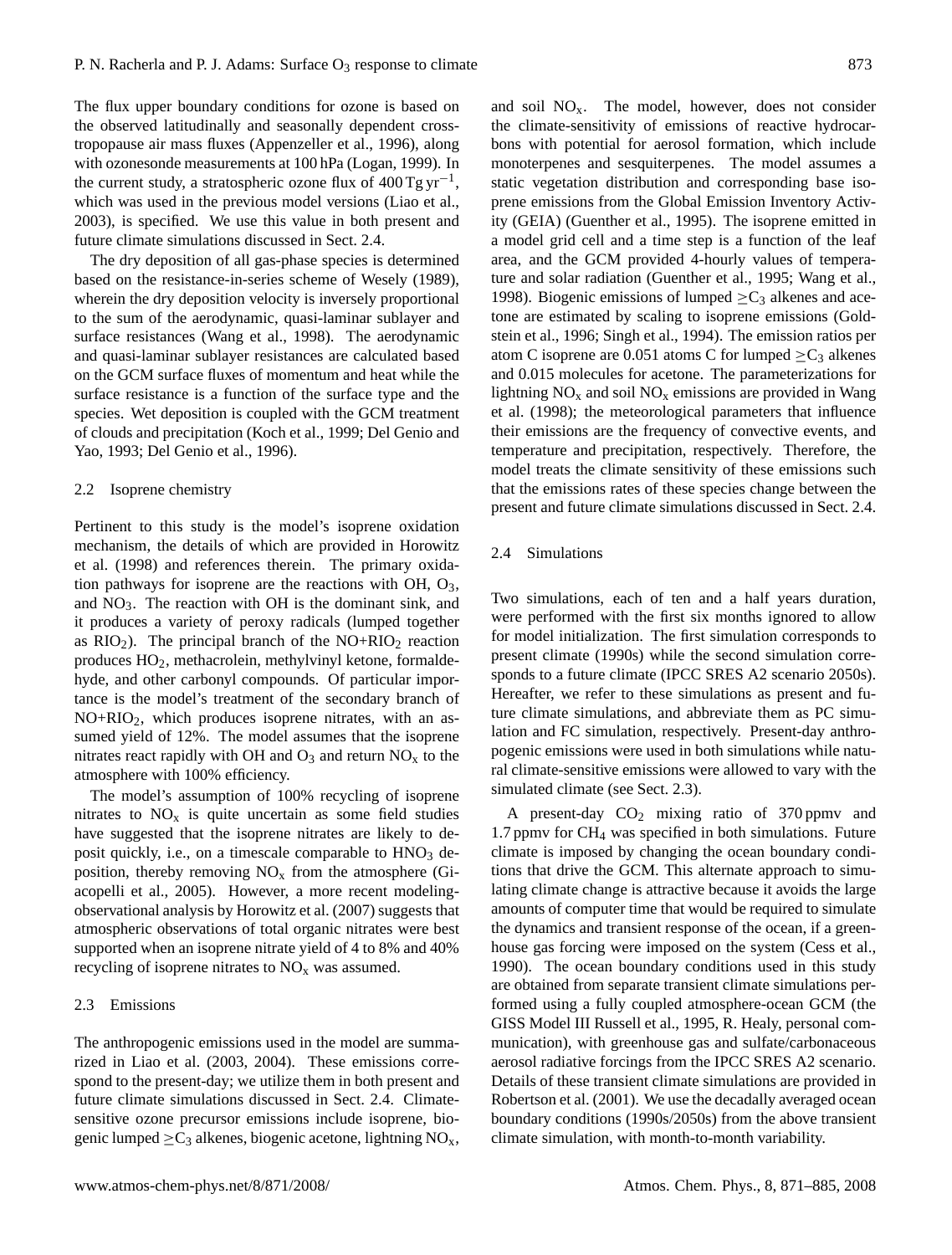|                                                          | PC    | FC.   | Difference $(=(FC-PC)/PC)$ |
|----------------------------------------------------------|-------|-------|----------------------------|
| Southeast and Midtlantic USA                             |       |       |                            |
| Air temperature $(^{\circ}C)$                            | 21.9  | 23.5  | 7.3%                       |
| Total cloud cover (%)                                    | 59.4  | 58.2  | $-2.0%$                    |
| Wind speed $(m s^{-1})$                                  | 4.5   | 4.7   | 4.5%                       |
| Absolute humidity $(10^{-4}$ kg H <sub>2</sub> O/kg air) | 126.0 | 137.0 | 8.8%                       |
| Northeast USA                                            |       |       |                            |
| Air temperature $(^{\circ}C)$                            | 15.9  | 17.6  | 10.7%                      |
| Total cloud cover (%)                                    | 67.8  | 66.1  | $-2.5%$                    |
| Wind speed $(m s^{-1})$                                  | 4.4   | 4.5   | 2.3%                       |
| Absolute humidity $(10^{-4}$ kg H <sub>2</sub> O/kg air) | 94.2  | 104.0 | 10.4%                      |
|                                                          |       |       |                            |

Table 1. The average value (May–Sep) for key climate variables in the surface layer (984–934 hPa) of Southeast and Midtlantic (95–65<sup>°</sup> W and 24–40<sup>°</sup> N) and Northeast (95–65<sup>°</sup> W and 40–48<sup>°</sup> N) United States for the present climate (PC) and future climate (FC) simulations; the last column shows the percent difference, i.e., (FC–PC)/PC, for each variable.

For the analyses on the severity and frequency of ozone episodes (definition provided below), we utilize 4-h average surface ozone mixing ratios, 10 simulation years worth, saved over the eastern United States (105–65<sup>°</sup> W and 24– 48◦ N), corresponding to 37 model grid cells in total (pure ocean cells are excluded). We define an ozone "episode" as any occurrence, in a model grid cell, of a 4-h average surface ozone mixing ratio greater than 80 ppbv (the U.S. EPAs 8-h primary standard for surface ozone). Note that with the above definition there could be more than one ozone episode in a day. The 4-h averaging period corresponds to the frequency at which the gas-phase chemistry and aerosol modules are integrated. The United States Environmental Protection Agency's (US EPA) averaging period for the primary ozone standard is 8 h. The choice of the averaging period, i.e., 4-h vs. 8-h, had a negligible effect on the number of ozone episodes.

## 2.5 Overview of the predicted regional climate change

As discussed in [Racherla and Adams](#page-14-3) [\(2006\)](#page-14-3), it takes approximately three months during the six-month model initialization period for the surface layer air temperatures to equilibrate to the changed ocean boundary conditions, resulting in an increase in the global annual-average values of the surface air temperature by  $1.7\textdegree C$ , the lower tropospheric specific humidity by  $0.9 g H<sub>2</sub>O/kg$  air, and the precipitation by 0.15 mm day−<sup>1</sup> . The corresponding changes in some key ozone related meteorological variables in the surface layer (984–934 hPa) of the eastern United States are provided in Table 1. The values shown correspond to 10-year domainaverages, May through September, which we consider to be fairly representative of the "ozone season" over the United States. The spatial distribution of the predicted temperature and absolute humidity changes (not shown) compare well with other GCM's predictions for the eastern United States provided in the IPCC TAR [\(IPCC,](#page-14-27) [2001\)](#page-14-27). The spatial distribution of the cloud cover changes (not shown) corresponds, in general, to a reduction over coastal grid cells and increases over inland cells. Based on the cloud cover changes from separate 50-year climate-only simulations, we found, however, that the land-ocean cloud cover changes are not statistically significant at a 95% confidence level.

# 2.6 Modeled ozone vs. observed: Eastern U.S.

Figure 1a shows modeled (10-year average; PC simulation) and observed average maximum daily 8-h average  $O_3$  concentrations (hereafter referred to as MDA8- $O_3$ ) in the surface layer of the eastern United States during the summertime (June–Aug), while Fig. 1b shows differences between the modeled and observed summertime MDA8- $O_3$ . The observed values correspond to much higher resolution data from the U.S. EPA's Aerometric Information Retrieval System (available at [http://www.epa.gov/ttn/airs/airsaqs/\)](http://www.epa.gov/ttn/airs/airsaqs/) for the years 1993 to 2000, regridded onto the 4° latitude by 5° longitude grid of the model. It can be seen from Fig. 1b that the model simulates within  $+5$  ppby the MDA8-O<sub>3</sub> in the northeast and midatlantic states, a region in which the observed  $MDA8-O<sub>3</sub>$  is generally the highest. The discrepancies between the modeled and observed MDA8- $O_3$  are most significant in a few southern states (over predicts by 10–20 ppbv), wherein the natural isoprene emissions are high, and the midwestern states (under predicts by 10–20 ppbv). Although we have not investigated in further detail the mechanisms contributing to these discrepancies, they are likely related to the somewhat poor simulation (compared to regional-urban air quality models) of  $VOC-NO<sub>x</sub>$  limitations, as is the case with most global models.

We also refer the interested reader to pertinent and detailed studies by [Fiore et al.](#page-13-11) [\(2002\)](#page-13-11) and [Fiore et al.](#page-13-12) [\(2003\)](#page-13-12), performed using the GEOS-Chem global model of tropospheric chemistry [\(Bey et al.,](#page-13-13) [2001\)](#page-13-13), with which the "unified" model shares a common heritage. The aforementioned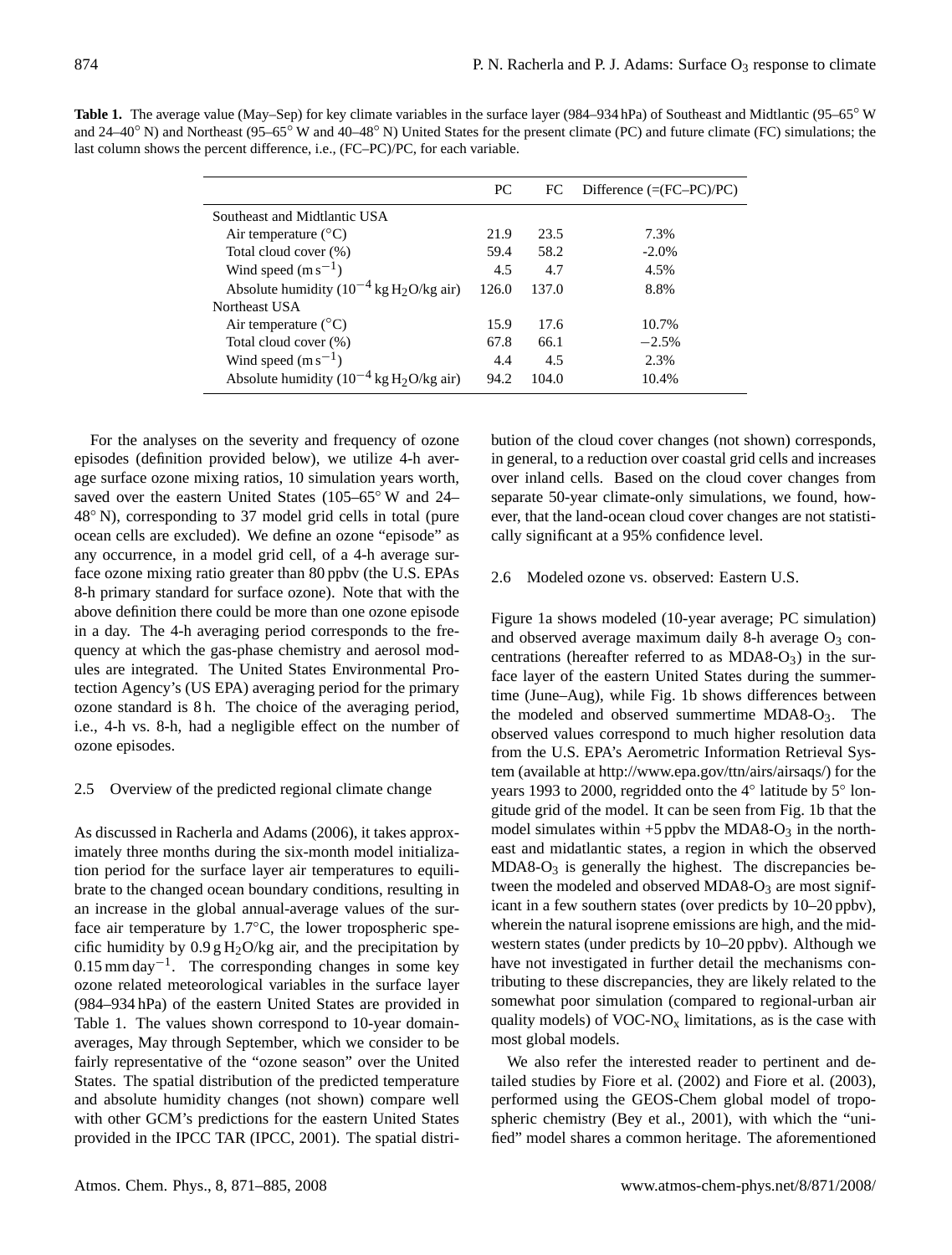

**Fig. 1a.** Modeled (left panel) and observed (right panel) average maximum daily 8-h average (MDA8) ozone concentrations (June–Aug) in the surface layer of the eastern United States. The modeled values (10-year average) correspond to a climate representative of the 1990s. The observed values correspond to much higher resolution data from the U.S. EPA's Aerometric Information Retrieval System for the years 1993 to 2000, regridded onto the 4° latitude by 5° longitude grid of the model. In each case, the mean is displayed to the left of the panel. White cells are pure-ocean grid cells, or those that do not have observations in them.

studies show that the GEOS-Chem model at  $4° \times 5°$  resolution describes quite well regional high- $O_3$  events, although the local maxima is not captured. They conclude that the GEOS-Chem model captures the synoptic-scale processes responsible for the observed temporal variability of surface O<sup>3</sup> concentrations, including high-O<sup>3</sup> episodes. Of course, it must be noted that the spatiotemporal resolution of the model significantly impacts the signature of urban-regional ozone episodes, leading to different results on the number, frequency and duration of ozone events than observed.

# **3 Results**

## 3.1 Ozone episodes

Figure 2 shows box-and-whisker plots of the predicted surface  $O_3$  mixing ratios in the surface layer of the eastern United States for the PC and FC simulations. These data are not spatially averaged. The model predicts practically zero change in the spatiotemporally averaged  $O_3$  mixing ratios, as can be seen from the nearly identical surface  $O_3$  median values for the PC and FC simulations. The most noticeable difference between the PC and FC simulation surface  $O_3$  distributions, however, is in the upper extreme, wherein the model predicts a 5 ppbv increase in the 95th percentile value for the FC simulation. [Racherla and Adams](#page-14-3) [\(2006\)](#page-14-3) also previously found a small increase (1 ppbv) in the annual mean surface O<sup>3</sup> mixing ratio over the eastern United States but large in-



**Fig. 1b.** Differences between modeled and observed average maximum daily 8-h average (MDA8) ozone concentrations (June–Aug) in the surface layer of the eastern United States. The mean difference is displayed to the left of the panel. See Sect. 2.6 and the caption for Fig. 1a for details.

creases in the range of 3–9 ppbv during the summertime in the FC simulation.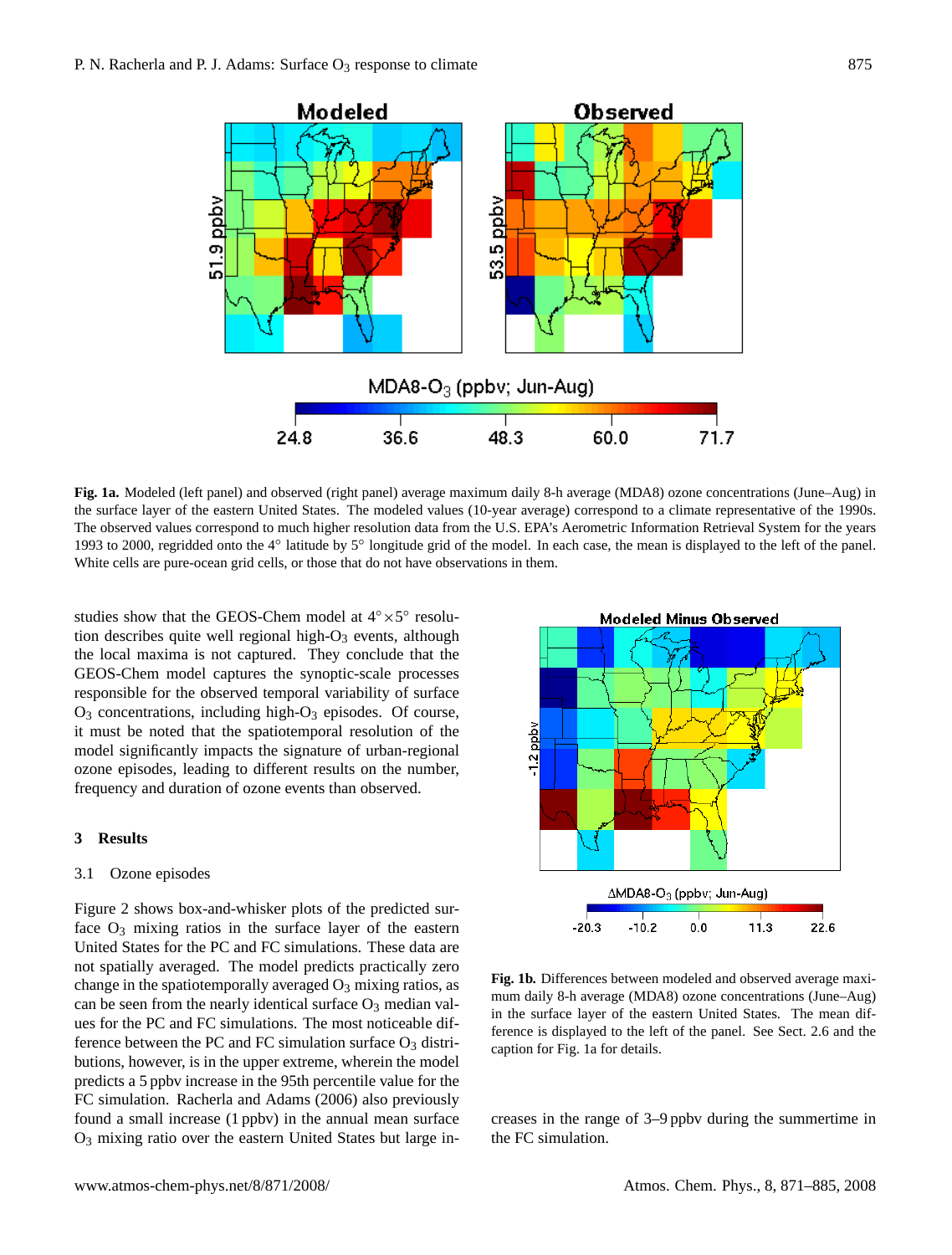

**Fig. 2.** Box and whisker plots of the 4-h average surface layer (984– 934 hPa) ozone mixing ratios over the eastern United States (105– 65◦ W and 24–48◦ N) for the present climate (PC) and future climate (FC) simulations. These data are not spatially averaged; they correspond to 4-h average surface ozone mixing ratios, 10 simulation years worth, saved over the eastern United States, corresponding to 38 model cells in total (pure ocean cells are excluded). The central box shows the data between the upper and lower quartiles (25th and 75th percentile), with the median represented by a dot; whiskers go out to the 5th and 95th percentiles of the data. Values beyond the 5th and 95th percentile are shown as individual data points.

The difference between the PC and FC simulations surface  $O<sub>3</sub>$  distributions is emphasized in Fig. 3, which shows truncated surface  $O_3$  probability distribution functions (PDFs) for the two simulations. The model predicts an increased probability of high- $O_3$  events in the FC simulation, with the largest increase occurring in the 80–90 ppbv range. Recall that we defined an  $O_3$  episode as any occurrence, in a model grid cell, of a 4-h average surface  $O_3$  mixing ratio greater than 80 ppbv (Sect. 2.4). These results show that the severity and frequency of  $O_3$  episodes increases in the FC simulation.

Figure 4a shows the model predicted spatial distribution of the yearly frequencies (10-year average) of  $O_3$  episodes over the eastern United States in the PC simulation, while Fig. 4b shows the spatial distribution of the differences (FC simulation minus PC simulation) in the yearly frequencies of O<sup>3</sup> episodes. The model predicts an increased frequency of O<sup>3</sup> episodes over most of the eastern United States, with substantial increases of 20–40 episodes per year over some southeast and midatlantic states. We examined the statistical significance of the predicted changes by performing a Student's t test upon the 10-year distributions of the yearly frequency of  $O_3$  episodes in individual grid cells for the PC



**Fig. 3.** Probability density function of the 4-h average surface layer (984–934 hPa) ozone mixing ratios over the eastern United States (105–65◦ W and 24–48◦ N) for the present climate (PC) and future climate (FC) simulations; only the upper tail (ozone mixing ratio  $\geq$ 80 ppbv) of the distribution is shown here. These data are not spatially averaged; they correspond to 4-h average surface ozone mixing ratios, 10 simulation years worth, saved over the eastern United States, corresponding to 38 model cells in total (pure ocean cells are excluded).

and FC simulations. The results of the t test are also shown in Fig. 4b, wherein grid cells marked with an "X" are statistically significant at 95% confidence level i.e.,  $p < 0.05$ . It can be seen that the increases over the southeast and midatlantic United States are statistically significant. Collectively, these results show that the severity and frequency of O<sup>3</sup> episodes over the eastern United States increases due to climate change, with substantial and statistically significant increases occurring over some southeast and midatlantic states.

Figure 5 shows the probability of an  $O_3$  episode occurring over the eastern United States during any 4-h period for the PC and FC simulations, January through December. We utilize the changes in  $O_3$  episode probability as a surrogate for the changes in length of the ozone season. As expected, for both PC and FC simulations, the summer months (June through August) display the highest probability for the occurrence of  $O_3$  episodes. While the largest absolute increases occur predominantly in the summer months, it is interesting to note the larger relative increases in episode probability in the FC simulation during the fall (September/October) and spring (April/May) seasons, which, generally, have very few O<sup>3</sup> episodes under present-day meteorology and emissions. These findings suggest a lengthening of the ozone season over the eastern United States to include late spring and early fall months. In the subsequent sections we investigate in detail the factors contributing to these changes.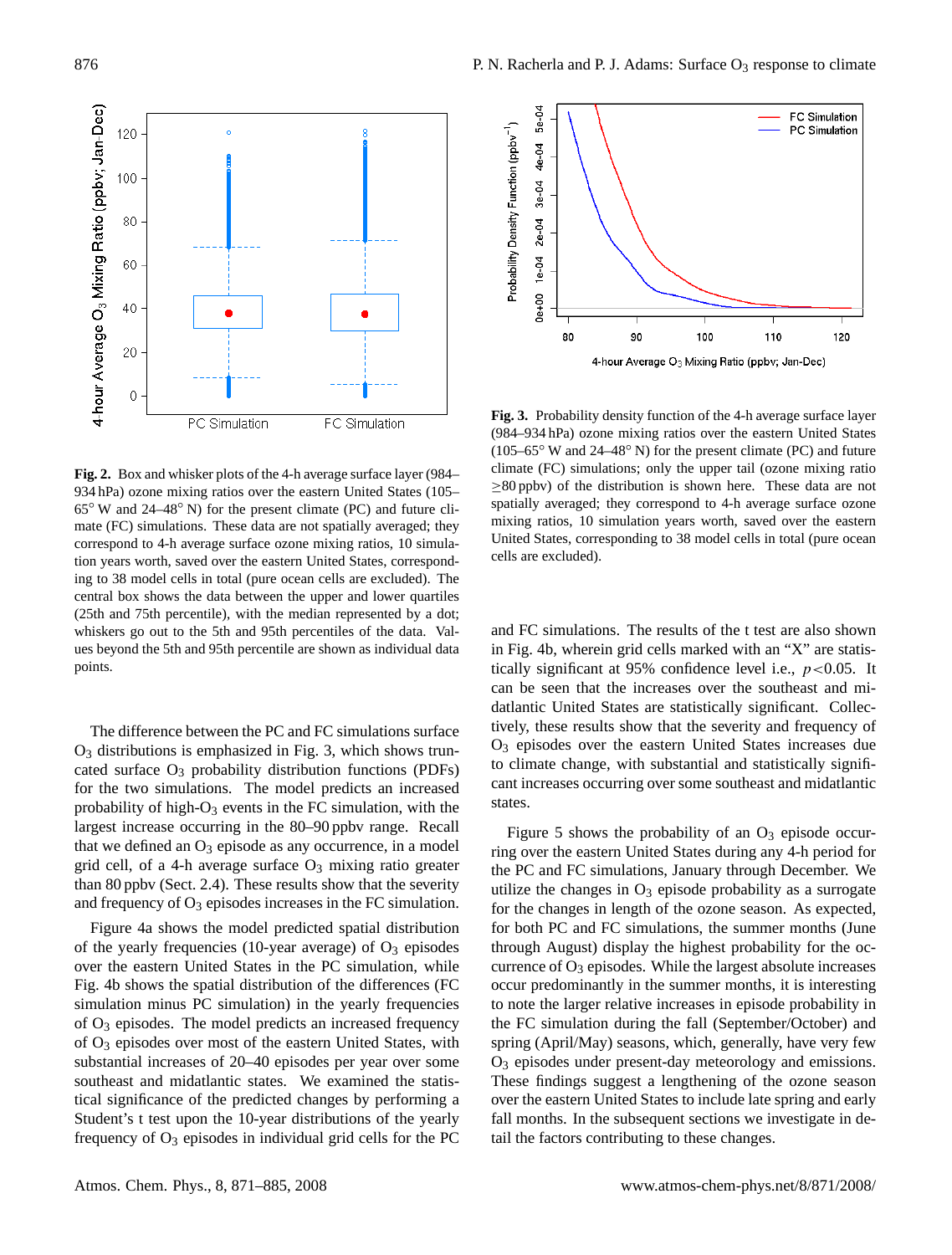



**Fig. 4a.** Average yearly frequency of ozone episodes (defined here as any occurrence in a grid cell of a 4-h average ozone mixing ratio greater than 80 ppbv) in the surface layer (984–934 hPa) of the eastern United States corresponding to the present climate simulation. White cells are pure-ocean grid cells and/or those that do not have any episodes.

## 3.2 Synoptic-scale circulation changes?

Some previous modeling studies [\(Mickley et al.,](#page-14-8) [2004;](#page-14-8) [Mu](#page-14-7)[razaki and Hess,](#page-14-7) [2006\)](#page-14-7) have suggested that the severity and frequency of future summertime air pollution episodes in the northeastern and midwestern United States will increase due to reduced extratropical cyclone frequency in a warmer climate. To investigate changes in synoptic-scale circulations over the eastern United States in the FC simulation, we examined the anomalies in the daily average sea level pressure (SLP), May through September, over the midwest (105– 90° W; 36–52° N) and northeast (90–65° W; 36–52° N). Figure 6 shows a comparison between the cumulative distribution function of the daily average SLP anomaly over the midwestern United States in the PC and FC simulations, respectively. It can be seen that the distributions follow one another closely; the result for the northeast (not shown) is similar. The above result suggests that the simulated synoptic-scale circulations in those regions are not significantly different between the PC and FC simulations. When the same analysis is performed in individual grid cells, there is up to a 4% difference in the cumulative probabilities at the low-end (decrease) and the high-end (increase). Using a Kolmogorov-Smirnov test, we found that these changes are far from significant, however, as the p-values are much greater than 0.05.

**Fig. 4b.** Differences (future climate simulation minus present climate simulation) in the average yearly frequency of ozone episodes in the surface layer (984–934 hPa) of the eastern United States. Grid cells marked with an "X" have a statistically significant ( $p < 0.05$ ) difference in the yearly frequency of ozone episodes, which is determined using a Student's t test upon the 10-year distributions of the yearly frequency of ozone episodes in each model grid cell for the present and future climate simulations. White cells are pure-ocean grid cells and/or those that do not have any episodes in both present and future climate simulations.

The contribution of these simulated changes in the synoptic-scale circulations to the predicted changes in  $O_3$ episodes is not clear. Regardless, our analysis (Sect. 3.3 onwards) shows that the changes in  $O_3$  chemical production contribute the most towards the increases in  $O_3$  episodes in the FC simulation. In contrast to the cited earlier work, we do not find unambiguous evidence of synoptic-scale circulation changes driving the increase in  $O<sub>3</sub>$  episodes. Some possible reasons for this apparent discrepancy with previous studies are: a) the different SSTs that we utilize; and, b) the different methodology that we have employed to detect circulation changes, i.e., SLP anomaly distributions as opposed to a cyclone tracking method [\(Mickley et al.,](#page-14-8) [2004\)](#page-14-8).

#### 3.3 Average ozone

Figure 7 shows the spatial distribution of the differences (FC simulation minus PC simulation) in the average (May–Sep)  $O<sub>3</sub>$  concentrations in the surface layer of the eastern United States. It can be seen that the model predicts increases in the average  $O_3$  concentrations along the relatively more polluted coastal grid cells, and decreases further west. The factors contributing to these changes are better understood with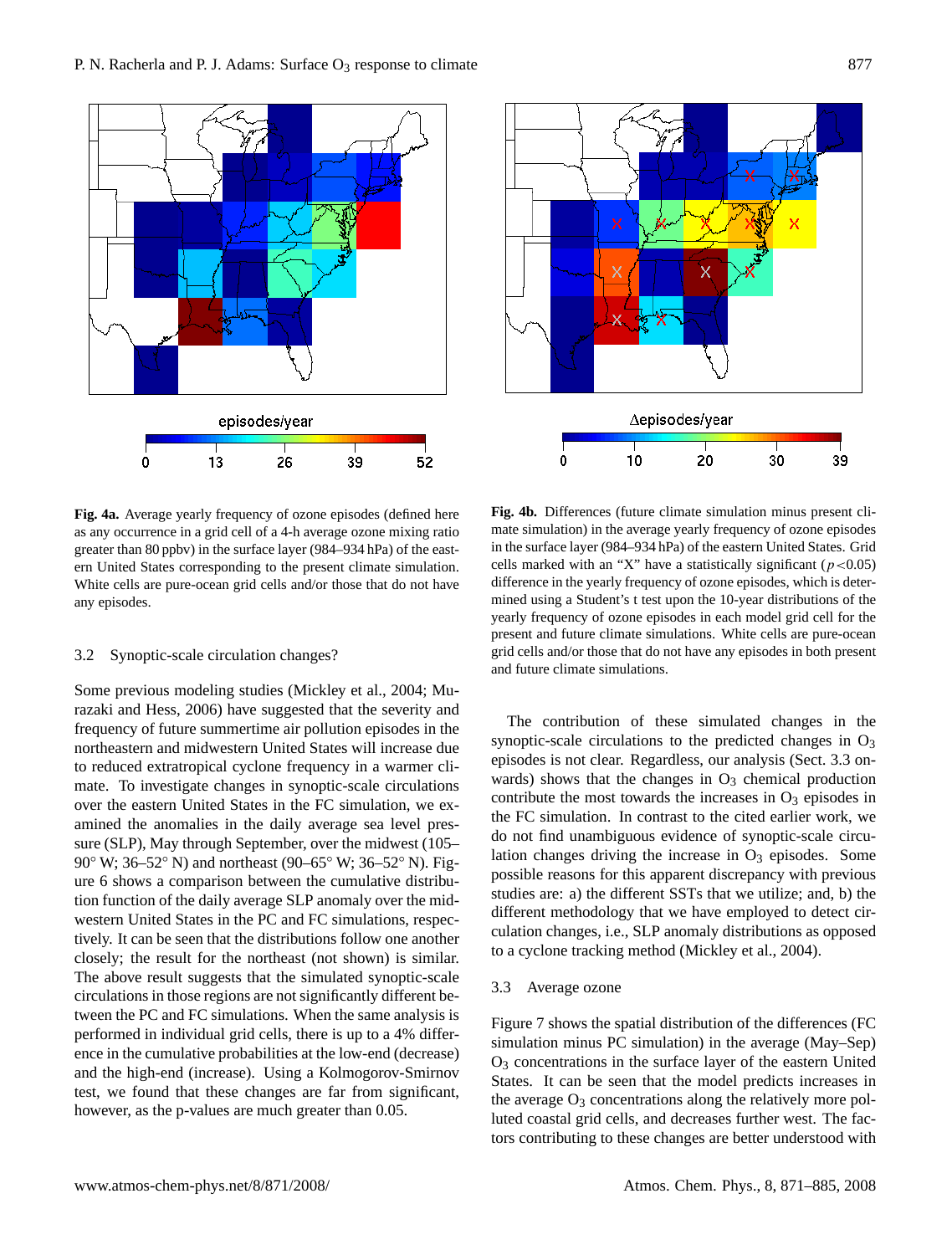**Table 2.** Seasonal surface layer (984–934 hPa) ozone budget over the Southeast and Midatlantic United States (95–75◦ W and 28–40◦ N) for the present climate (PC) and future climate (FC) simulations. The budget presented here is for the odd oxygen  $(O_x)$  family defined as the sum of  $O_3$ , O, NO<sub>2</sub>,  $2 \times NO_3$ ,  $3 \times N_2O_5$ , HNO<sub>4</sub>, HNO<sub>3</sub>, and the peroxyacylnitrates.

|                             | $_{\rm{DIF}}$ |      |       | <b>MAM</b> |       | JJA   |      | SON  |  |
|-----------------------------|---------------|------|-------|------------|-------|-------|------|------|--|
|                             | РC            | FC.  | PC.   | FC         | PC.   | FC    | PC.  | FC   |  |
| Sources (Tg $O_3/3$ months) |               |      |       |            |       |       |      |      |  |
| Chemical production         | 2.3           | 2.6  | 7.8   | 8.6        | 12.5  | 13.6  | 6.2  | 7.2  |  |
| Sinks (Tg $O_3/3$ months)   |               |      |       |            |       |       |      |      |  |
| Dry deposition              | 1.5           | 1.6  | 4.6   | 4.6        | 5.5   | 5.6   | 3.2  | 3.5  |  |
| Chemical loss               | 0.8           | 0.9  | 2.1   | 2.3        | 3.7   | 4.2   | 1.9  | 2.2  |  |
| Net transport               | 0.0           | 0.1  | 1.1   | 1.7        | 3.3   | 3.8   | 1.1  | 1.5  |  |
| Burden $(Gg)$               | 65.6          | 65.3 | 101.9 | 99.7       | 106.5 | 109.3 | 85.9 | 89.1 |  |
| Lifetime (Hours)            | 61.7          | 55.2 | 28.9  | 25.7       | 18.8  | 17.8  | 30.4 | 27.0 |  |



**Fig. 5.** The probability of an ozone episode (per model time step and grid cell) occuring over the eastern United States (105–65◦ W and 24–48◦ N) for the present climate (PC) and future climate (FC) simulations. Months J through D refer to months January through December. Monthly probabilities are calculated by normalizing the domain-wide monthly 4-h average ozone exceedances of 80 ppbv by the product of the number of grid cells (eastern United States) and simulation time steps for each month.

a surface layer  $O_3$  budget (see Table 2). We focus on the midatlantic and southeastern states, wherein the model predicts significant increases in the average  $O_3$  as well as high- $O<sub>3</sub>$  events. The budget shown in Table 2 is actually for odd oxygen  $(O_x)$ , which is defined here as the sum of  $O_3$ ,  $O$ ,  $NO<sub>2</sub>, 2 \times NO<sub>3</sub>, 3 \times N<sub>2</sub>O<sub>5</sub>$ , HNO<sub>4</sub>, HNO<sub>3</sub>, and the peroxyacylnitrates. It can be seen from Table 2 that two consistent features of the seasonal surface  $O_3$  response to climate change are the increased  $O_3$  chemical production (hereafter abbreviated as OCP) and shorter average  $O_3$  lifetime. The spatial and seasonally averaged  $O_3$  burden in the midatlantic and southeastern states increases because, on an average, the ef-



**Fig. 6.** Cumulative distribution function (CDF) of the daily average sea level pressure anomaly (daily spatial average minus mean) over the midwestern United States (105–90◦ W; 36–52◦ N) for the present climate simulation (blue color line) and the future climate simulation (red color line). The Y-axis represents the CDF and the X-axis the daily average SLP anomaly (units of hPa).

fect of increased OCP prevails over the effect of increased  $O<sub>3</sub>$  removal rate. Further west (budget not shown) the effect of increased  $O_3$  removal rate prevails, however, leading to decreases in the average  $O_3$  concentrations.

Table 3 provides a summary of some key factors contributing to increased OCP in the southeast and midatlantic United States. Increased natural isoprene emissions result in increases in the concentrations of organic peroxy radicals  $(RO<sub>2</sub>)$  and to some extent the hydroperoxy radical  $(HO<sub>2</sub>)$ . Most of the increase in  $HO<sub>2</sub>$  concentrations comes from the increased absolute humidity alone, however. The net effect of these increased peroxy radical concentrations in high- $NO<sub>x</sub>$  regions is an increased OCP through  $NO+RO<sub>2</sub>$  and NO+HO2. It is not clear as to what extent the decreased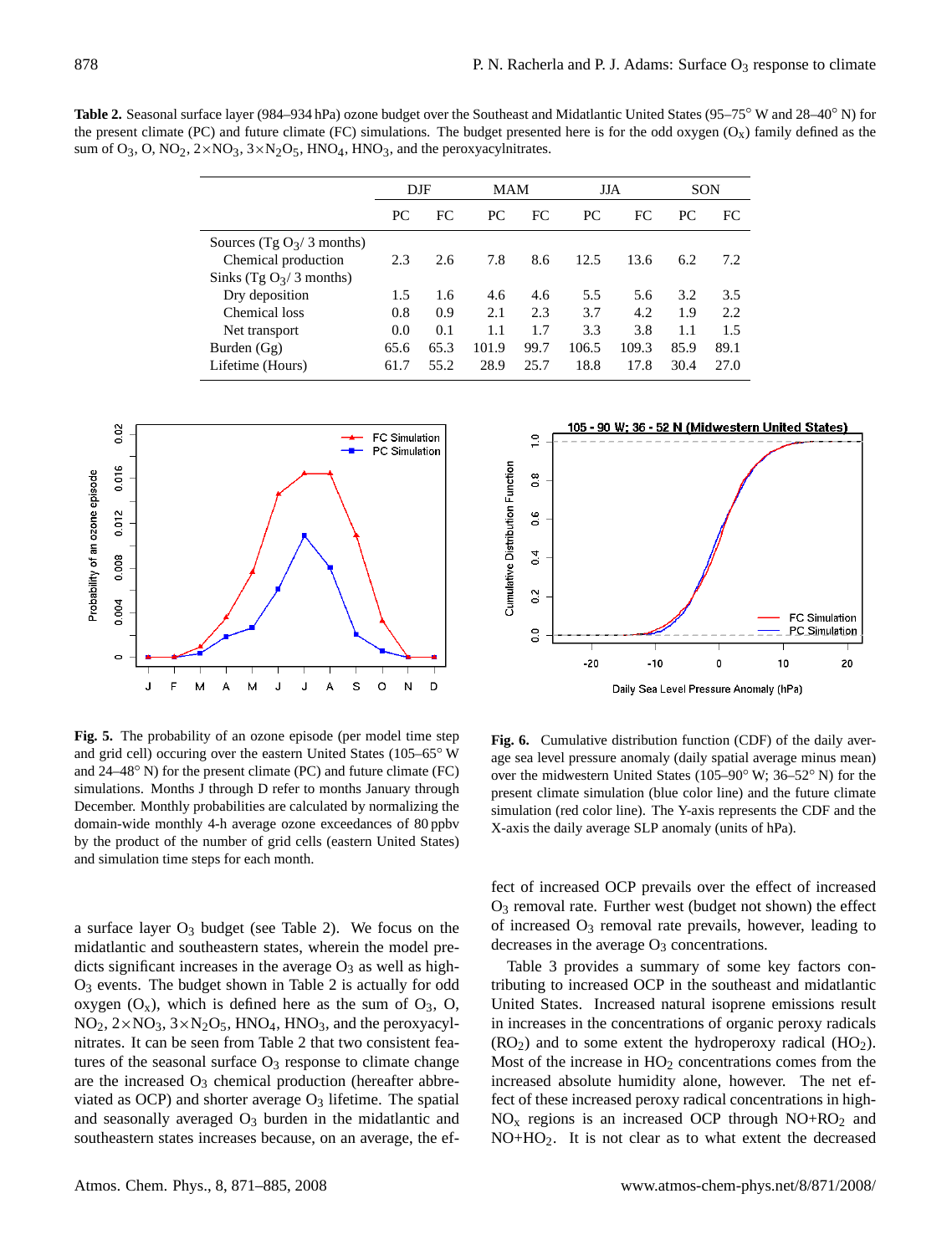**Table 3.** Seasonal variations of a number of factors controlling ozone chemical production in the surface layer (984–934 hPa) of the Southeast and Midatlantic United States (95–75◦ W and 28–40◦ N) for the present climate (PC) and future climate (FC) simulations. In this table, RO2 includes peroxy radicals (lumped) formed from the oxidation of all non-methane VOCs with OH.

|                                                      | DJF  |      | MAM  |      | JJA  |      | SON  |      |
|------------------------------------------------------|------|------|------|------|------|------|------|------|
|                                                      | PC.  | FC   | PC.  | FC.  | PC.  | FC   | PC   | FC.  |
| $HO_2$ (10 <sup>8</sup> molecules cm <sup>-3</sup> ) | 0.23 | 0.28 | 0.89 | 1.03 | 1.69 | 1.87 | 0.70 | 0.92 |
| $RO2 (104 molecules cm-3)$                           | 0.15 | 0.20 | 0.57 | 0.73 | 1.52 | 1.87 | 0.65 | 0.94 |
| Isoprene emissions (Tg/3 months)                     | 0.25 | 0.30 | 1.53 | 1.81 | 3.89 | 4.55 | 1.33 | 1.77 |
| $NO+HO2$ (Tg O <sub>3</sub> /3 months)               | 1.32 | 1.45 | 4.16 | 4.50 | 5.96 | 6.28 | 3.20 | 3.63 |
| $NO+RO2$ (Tg $O3/3$ months)                          | 0.72 | 0.83 | 2.81 | 3.19 | 5.29 | 5.96 | 2.34 | 2.87 |
| $NO+CH_3O_2$ (Tg $O_3/3$ months)                     | 0.25 | 0.28 | 0.81 | 0.88 | 1.24 | 1.32 | 0.62 | 0.71 |

cloud cover (see Table 1) alone, in the form of increased photolysis rates, contributed to the increased OCP.

The surface  $O_3$  budget (Table 2) shows that the shorter  $O<sub>3</sub>$  lifetime during all seasons in the FC simulation occurs through a combination of changes in the dry deposition removal rates, total chemical loss rates, and net transport. Note that because the burdens are different in the PC and FC simulations in each season, it is important that the contribution of each loss mechanism to the overall lifetime change is considered rather than the absolute change in the loss itself. It can be seen that, with the exception of the summer months (June/July/Aug), increased dry deposition loss rates contribute most to the shorter  $O_3$  lifetime. During the summer months, however, increased chemical loss rates and net transport contribute to the overall shorter  $O_3$  lifetime, while dry deposition loss rates remain nearly unchanged.

The increased chemical loss rates are due to the increases in  $O(^1D)+H_2O$ ,  $O_3+HO_2$ , and  $O_3+$ isoprene, as a result of the increases in absolute humidity and natural isoprene emissions. The increased dry deposition removal rate during the fall, spring, and winter months is due to reduced aerodynamic and quasi-laminar sublayer resistance  $(R_A)$ . Because key surface parameters such as the leaf area index are being held constant between the PC and FC simulations, the change in the surface resistance itself has a negligible effect. One factor that explains the reduced  $R_A$  during the aforementioned seasons is the increased surface wind speeds (shown for May–Sep in Table 1), which also explains the increased net transport. We did not attempt to diagnose in further detail the changes in  $R_A$ , however.

# 3.4 The contribution of increased natural isoprene emissions

In order to estimate the contribution of increased natural isoprene emissions to the model predicted changes in surface O<sup>3</sup> over the eastern United States, we performed additional sensitivity simulations (5 consecutive summers), with the A2 2050s climate, wherein the model evaluated isoprene emissions were scaled down uniformly by a factor of 1.2, glob-



**Fig. 7.** Differences (future climate simulation minus present climate simulation) in the average (May–Sep) ozone mixing ratio (ppbv) in the surface layer (984–934 hPa) of the eastern United States. The mean difference is displayed to the left of the panel. White cells are pure-ocean grid cells.

ally. Hereafter, we refer to these simulations collectively as the FC-PISOP simulation. The factor of 1.2 corresponds to the 10-year average of the ratio of isoprene emissions in the FC to the PC simulations over the eastern United States. Note that this is a purely hypothetical modeling experiment, as it is not possible to completely separate the effects of natural isoprene emissions and climate change.

The results from the FC-PISOP simulation for summertime  $O_3$  episodes is shown in Fig. 8. This figure (and Figs. 9– 12) has three panels displaying the  $O_3$  effects of the following: a) climate change and increased isoprene emissions (i.e., FC simulation minus PC simulation); b) climate change alone (i.e, FC-PISOP simulation minus PC simulation); and,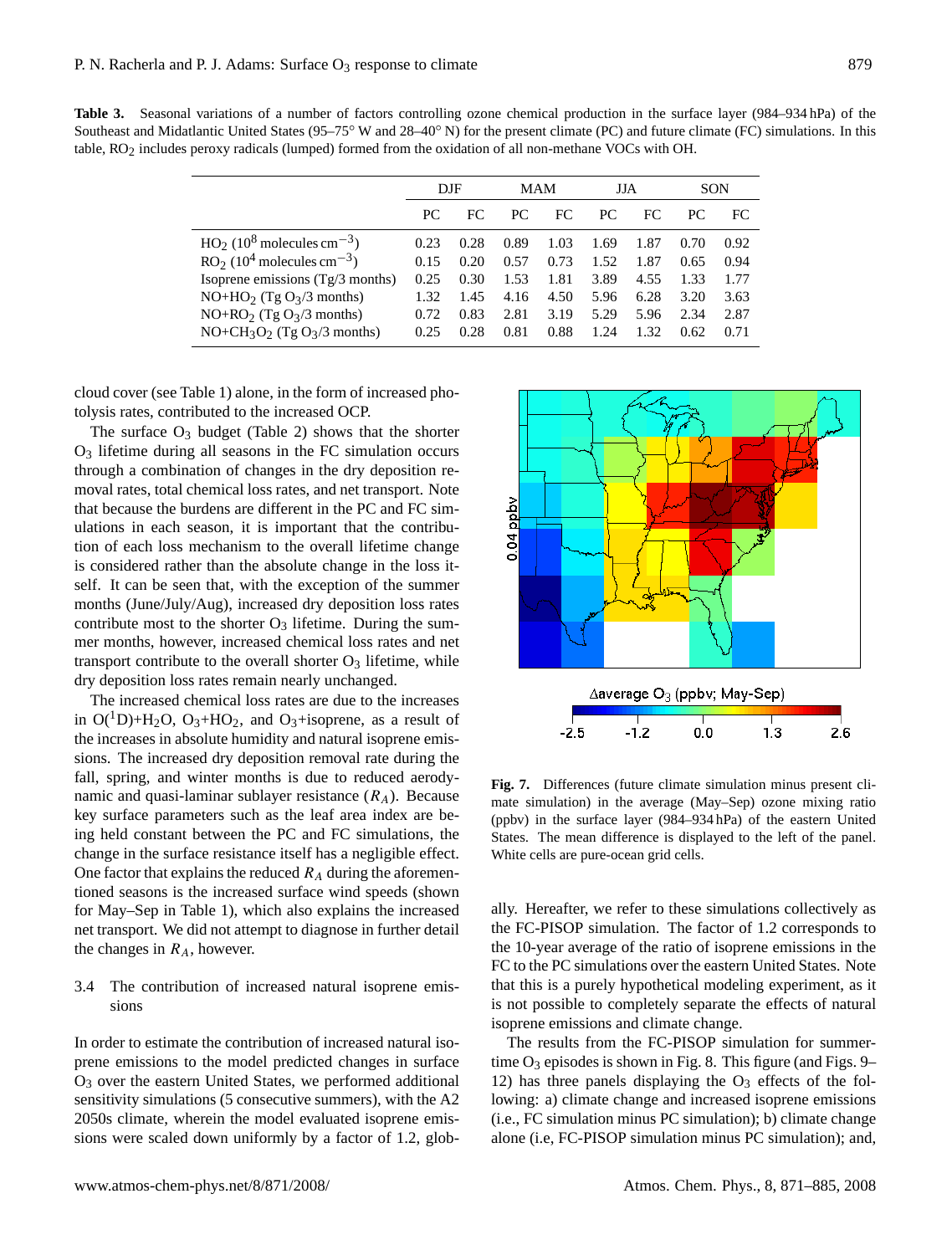

**Fig. 8.** Differences in the summertime (June/July/Aug) frequency (5-year average) of ozone episodes (defined here as any occurrence in a grid cell of a 4-h average ozone mixing ratio greater than 80 ppbv) in the surface layer (984–934 hPa) of the eastern United States corresponding to: **(a)** climate change and increased isoprene emissions (i.e., FC simulation minus PC simulation); **(b)** climate change with present isoprene emissions (i.e., FC-PISOP simulation minus PC simulation); and, **(c)** future climate with increased isoprene emissions (i.e., FC simulation minus FC-PISOP simulation). White cells are pure-ocean grid cells and/or those that do not have any episodes in the simulations under comparison.



**Fig. 9.** Differences in the summertime (June/July/Aug) NO<sub>x</sub> mixing ratios (pptv) in the surface layer (984–934 hPa) of the eastern United States corresponding to: **(a)** climate change and increased isoprene emissions (i.e., FC simulation minus PC simulation); **(b)** climate change with present isoprene emissions (i.e., FC-PISOP simulation minus PC simulation); and, **(c)** future climate with increased isoprene emissions (i.e., FC simulation minus FC-PISOP simulation). In each case, the mean difference is displayed to the left of the panel. White cells are pure-ocean grid cells.

c) increased isoprene emissions alone (i.e., FC simulation minus FC-PISOP simulation). It is evident from Fig. 8 that in the FC simulation 50–60% of the increase in summertime O<sup>3</sup> episodes over the southeast and midatlantic United States is due to increased isoprene emissions alone. We examine next the mechanisms that contribute to the remainder of the increase.

## 3.5 PAN-NO<sup>x</sup> chemistry

[Sillman and Samson](#page-14-5) [\(1995\)](#page-14-5); [Aw and Kleeman](#page-13-2) [\(2003\)](#page-13-2); [Daw](#page-13-4)[son et al.](#page-13-4) [\(2007\)](#page-13-4) show that summertime  $O_3$  concentrations increase as temperature increases, with the  $O<sub>3</sub>$  sensitivity largely driven by a decrease in the net formation of PAN, which results in increases in  $NO<sub>x</sub>$ . Changes in the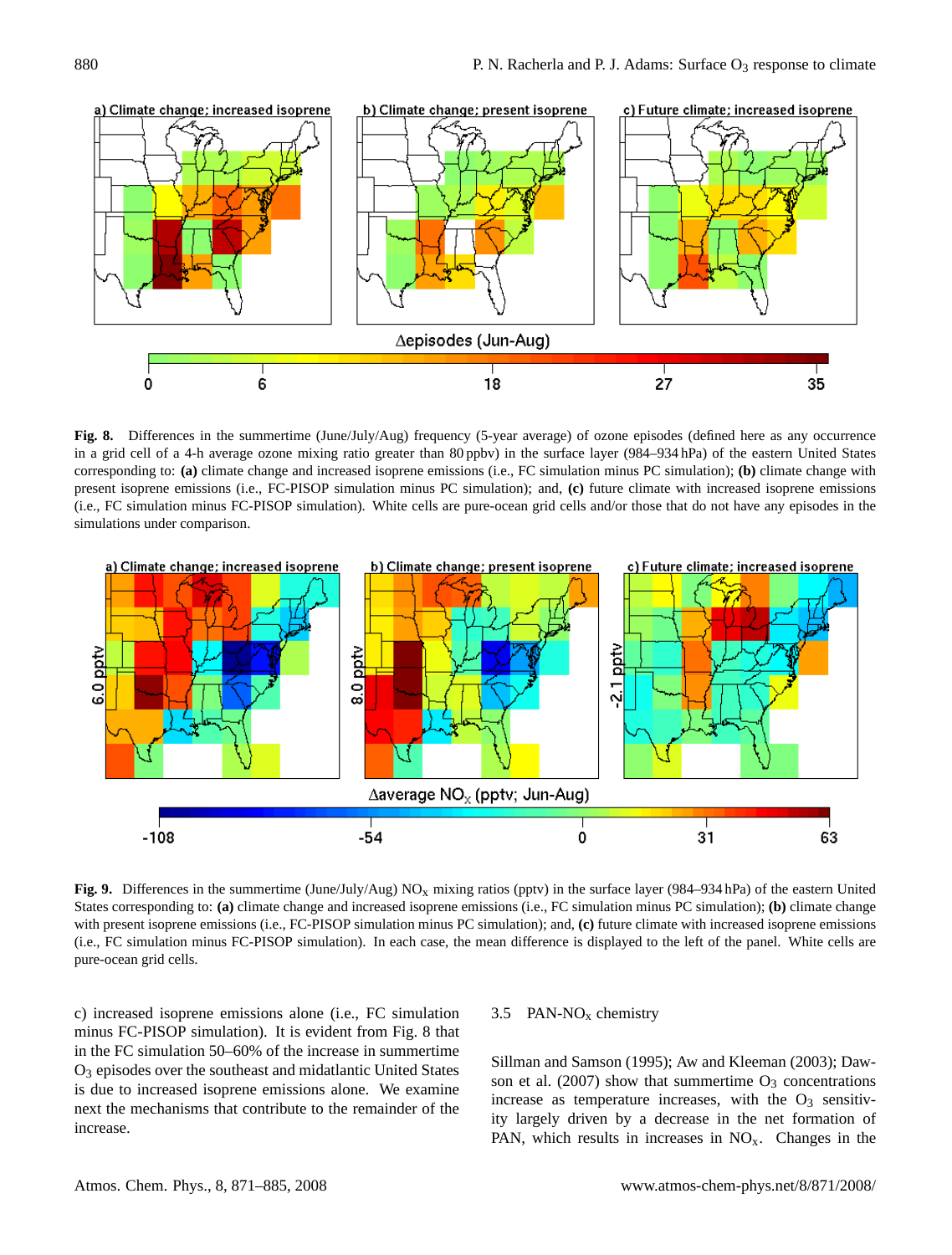

**Fig. 10.** As in Fig. 8 but for peroxy acetyl nitrate (PAN) mixing ratios (pptv).



Fig. 11. As in Fig. 8 but for nitric acid (HNO<sub>3</sub>) mixing ratios (pptv).

summertime  $NO<sub>x</sub>$  concentrations are shown in Fig. 9, while those for PAN are shown in Fig. 10. The most noticeable feature (see panels a/b of Figs. 9 and 10) is that although the PAN concentrations decrease throughout the eastern United States in the FC/FC-PISOP simulations, the  $NO<sub>x</sub>$ concentrations increase only in relatively low- $O_3$  regions such as the midwestern United States. This result can be explained as follows. In the high- $O_3$  regions, increased OCP by  $NO+HO_2/RO_2$  in the FC/FC-PISOP simulations results in a higher  $NO<sub>2</sub>:NO$  ratio. As a result, more  $NO<sub>x</sub>$  is present as  $NO<sub>2</sub>$ , where it is more likely to undergo oxidation to  $HNO<sub>3</sub>$ , and be eventually removed from the atmosphere. Evidence for this explaination, i.e., increased  $HNO<sub>3</sub>$  concentrations in the high- $O_3$  regions in the FC/FC-PISOP simulations, is presented in Fig. 11 (see panels  $a/b$ ).

The PAN increase between the FC-PISOP and the FC simulations (Fig. 10c) further isolates the effect of increased isoprene emissions on the  $NO<sub>2</sub>:NO$  ratio. That PAN increase, in fact, points to an increase in the  $NO<sub>2</sub>:NO$  ratio, because the steady state concentration of PAN is proportional to the NO2:NO ratio [\(Seinfeld and Pandis,](#page-14-28) [1998\)](#page-14-28). In this case the HNO<sup>3</sup> concentrations decrease (see Fig. 11c), however, as the average hydroxyl radical concentrations decrease (not shown) due to increased isoprene oxidation. These findings serve to illustrate the complex web of interactions that constitute the response of surface  $O_3$  to climate change. In summary, we find that the decreased PAN in the FC simulation, as a result of warmer temperatures, frees up additional  $NO<sub>x</sub>$ , resulting in increased OCP. At the same time, because of increased  $HNO<sub>3</sub>$  formation (by  $NO<sub>2</sub>+OH$ ) in high-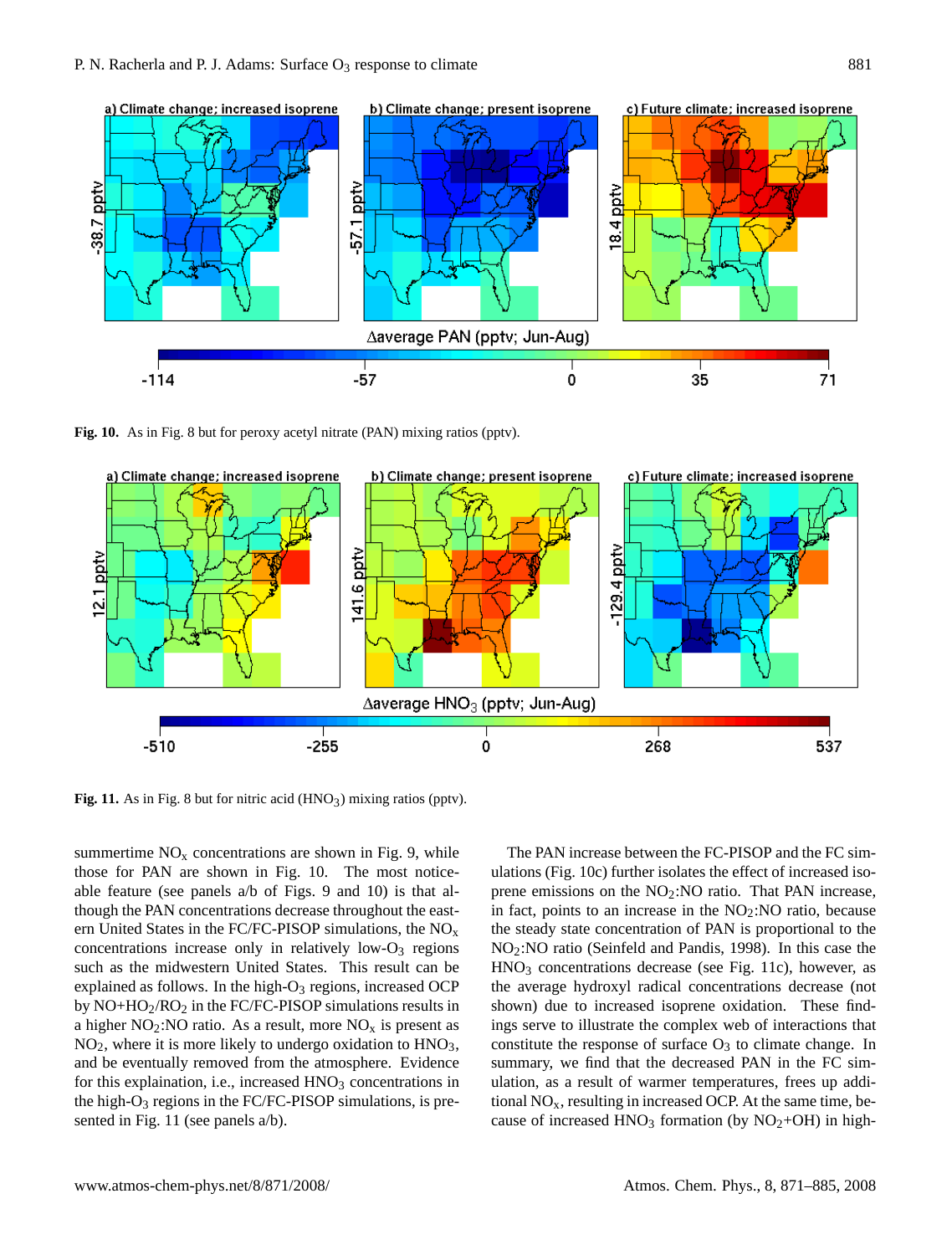![](_page_11_Figure_1.jpeg)

**Fig. 12.** Differences in the summertime (June/July/Aug) ozone chemical production ( $10^5$  molecules cm<sup>-3</sup> s<sup>-1</sup>) by NO+HO<sub>2</sub> (5-year average) in the surface layer (984–934 hPa) of the eastern United States corresponding to: **(a)** climate change and increased isoprene emissions (i.e., FC simulation minus PC simulation); **(b)** climate change with present isoprene emissions (i.e., FC-PISOP simulation minus PC simulation); and, **(c)** future climate with increased isoprene emissions (i.e., FC simulation minus FC-PISOP simulation). In each case, the mean difference is displayed to the left of the panel. White cells are pure-ocean grid cells.

 $O_3$  regions, however, the "average"  $NO<sub>x</sub>$  concentrations actually decrease.

#### 3.6  $HO<sub>x</sub>$  chemistry

The FC-PISOP simulation showed that nearly half the increase in  $O_3$  episodes in the FC simulation is attributable to the increased natural isoprene emissions. Given the lack of unambiguous evidence linking the increase in  $O_3$  episodes in the FC simulation to synoptic-scale circulation changes, the remainder of the increase in  $O_3$  episodes is also likely related to OCP, particularly the changes in  $HO<sub>x</sub>$ . This is evident from Table 3, which shows that upto 50% of the increased OCP in each season is due to increases in NO+HO<sub>2</sub>.

We examined the fraction of the increased OCP by NO+HO<sup>2</sup> that is due to climate change alone. This is shown in Fig. 12. Panels a/b of this figure clearly show that the increased OCP by  $NO+HO<sub>2</sub>$  in the FC simulation is largely due to climate change alone. Also, a comparison of Fig. 12 with Figs. 7/8 shows that, with the exception of a few grid cells, the increases in OCP by  $NO+HO<sub>2</sub>$  coincide with the increases in average  $O_3$  and  $O_3$  episodes. This increased OCP by  $NO+HO<sub>2</sub>$  is due to the increased  $HO<sub>2</sub>$  concentrations associated with increased absolute humidity, and the increased  $NO<sub>x</sub>$  concentrations associated with decreased PAN (see Sect. 3.4). We conclude from these results that a significant fraction of the predicted increase in  $O_3$  episodes and average  $O_3$  in the FC simulation, not associated with the increased natural isoprene emissions, is due to the increases in OCP by  $NO+HO<sub>2</sub>$ .

The changes in OCP by  $NO+HO<sub>2</sub>$  merit further attention. In the absence of increases in isoprene emissions, climate change increases the OCP by  $NO+HO<sub>2</sub>$  over most of the eastern United States (Fig. 12b). When isoprene emissions increase, however, the OCP by  $NO+HO<sub>2</sub>$  generally increases in high- $O_3$  regions and decreases in low- $O_3$  regions. One explanation for this behavior is that in the high- $O_3$  regions, increased isoprene emissions promote OCP by  $NO+RO<sub>2</sub>$  and  $NO+HO<sub>2</sub>$  whereas, in the low- $O<sub>3</sub>$  regions, increased isoprene emissions promotes increased radical-radical cycling (e.g.  $RO<sub>2</sub>-RO<sub>2</sub>$ ,  $HO<sub>2</sub>-HO<sub>2</sub>$ , etc.).

#### 3.7 The effect of interannual variability

Our modeling shows that with only a few years (e.g. 2 years) of simulation data, it is difficult to separate the effects of interannual variability and future climate change on  $O_3$ episodes. This is illustrated in Table 4, wherein we show the 10-year average difference (FC simulation minus PC simulation) in the annual frequency of ozone episodes, and the ratio  $(\rho)$  of the average difference to the standard error as a function of the number of simulation years for five select locations over the southeast and midatlantic United States. For the ratio's, the average difference is recalculated for the period under consideration, i.e., 1-year/5-year/10-year.

Utilizing the ratio  $\rho$  defined above, we can estimate the fraction  $(\eta)$  of the predicted change in annual  $O_3$  episodes that could be attributed to interannual variability alone, as shown below:

<span id="page-11-0"></span>
$$
\eta = \frac{1}{1+\rho} \tag{1}
$$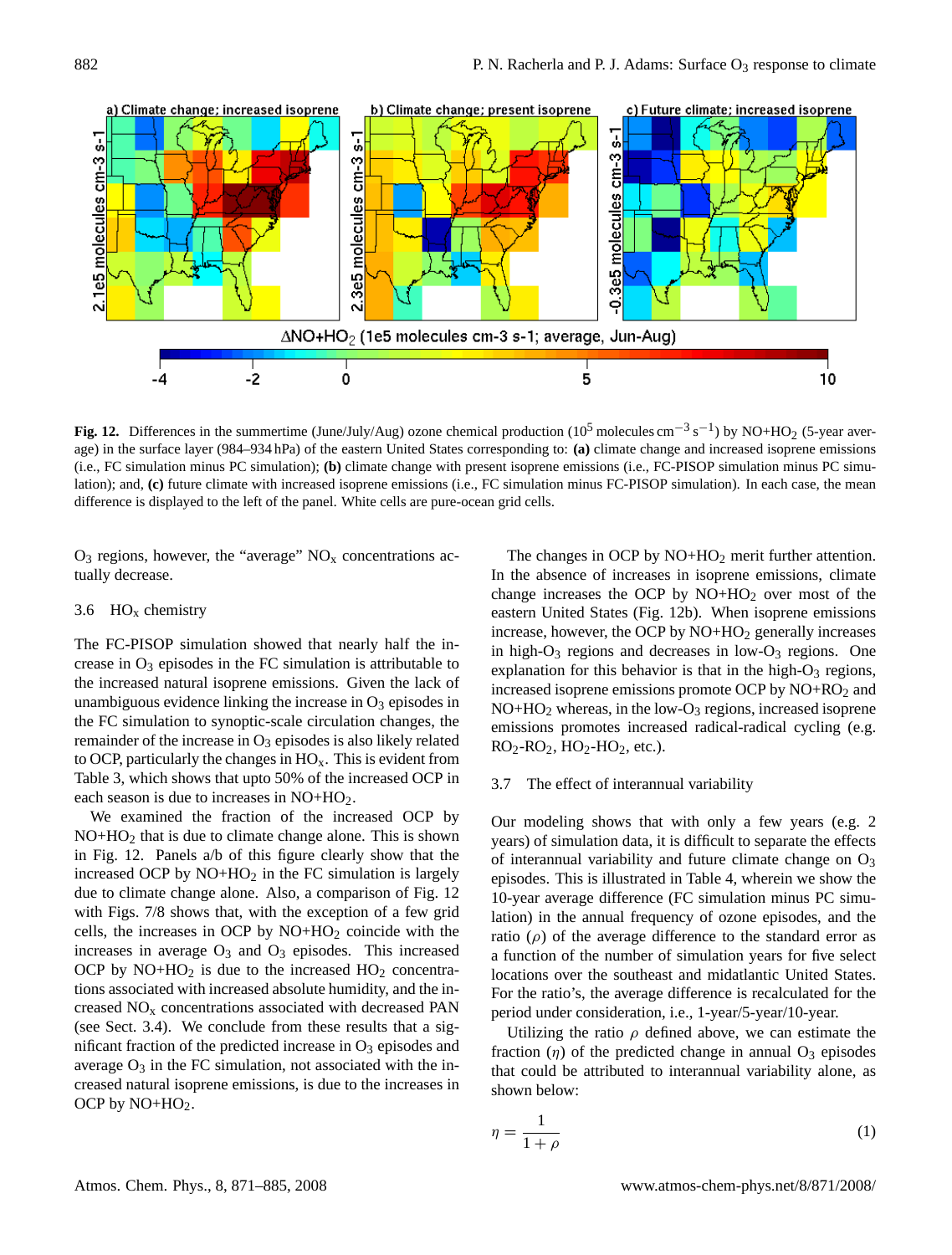**Table 4.** The 10-year average difference (future climate simulation minus present climate simulation) in the annual frequency of ozone episodes, and the ratio of the average difference to the standard error as a function of the number of simulation years for five select locations over the Southeast and Midatlantic United States; for the ratio's, the average difference is recalculated for the period under consideration, i.e., 1-year/5-year/10-year.

|                                                   | Average difference | Average difference : Standard error |                 |          |  |
|---------------------------------------------------|--------------------|-------------------------------------|-----------------|----------|--|
|                                                   |                    |                                     | 1 years 5 years | 10 years |  |
| 95–90 $\rm{^{\circ}$ W and 28–32 $\rm{^{\circ}$ N | 50                 | 1.7                                 | 4.6             | 4.6      |  |
| 95-90° W and 32-36° N                             | 36                 | 1.2.                                | 3.9             | 3.4      |  |
| 85-80° W and 32-36° N                             | 46                 | 2.1                                 | 5.9             | 5.8      |  |
| $85-80^{\circ}$ W and $36-40^{\circ}$ N           | 25                 | 2.0                                 | 4.6             | 4.3      |  |
| 80–75° W and 36–40° N                             | 25                 | 24                                  | 49              | 5.8      |  |

Using Eq. [\(1\)](#page-11-0) in Table 4 it can be seen that after 1 year  $\eta$ varies from 0.30 to 0.46, i.e., 30–46% of the difference in the annual frequency of  $O_3$  episodes could be attributed to interannual variability alone. The fraction drops to 14–20% for 5 years. It remains fairly constant thereafter. This means that with 5 years or more of simulation data, 80–85% of the predicted change in the annual frequency of  $O_3$  episodes could be attributed to climate change alone. We conclude from these results that it is necessary to utilize 5 years or more of simulation data in order to separate the effects of future climate change and interannual variability on  $O_3$  episodes.

## 3.8 Discussion

These results are associated with notable uncertainty. Firstly, the spatiotemporal resolution of the model makes it difficult to resolve accurately the boundary layer depth,  $VOC-NO<sub>x</sub>$ limitation, and coastal-land transitions, etc. Pertinent to these modeling results is the over-prediction of surface  $O_3$  concentrations in some southern states (see Fig. 1b and Sect. 2.6), wherein the model also predicts significant increases in  $O<sub>3</sub>$ episodes due to climate change. Similar experiments utilizing regional-urban air quality models should throw more light on these results.

Secondly, the treatment of isoprene nitrates in the model, i.e., the assumed yield of isoprene oxidation by  $NO<sub>x</sub>$ , and the assumption regarding the efficiency with which  $NO<sub>x</sub>$  is returned to the atmosphere (see Sect. 2.2 for details), will alter the sensitivity (magnitude/sign) of surface  $O_3$  to isoprene emissions presented here. As an extreme case to what is currently assumed in the model, if isoprene nitrates were assumed to be a terminal sink for  $NO<sub>x</sub>$ , the increased natural isoprene emissions in the FC simulation, acting alone, would have likely resulted in a decrease in the surface  $O_3$  concentrations.

Finally, the predicted changes in future biogenic VOC emissions (e.g. isoprene) over specific geographical regions must also be regarded as somewhat uncertain. The first factor contributing to this uncertainty is the uncertainty in cloud cover changes (see Sect. 2.4). For example, in the FC simulation, over the southeast and midatlantic United States, warmer temperatures and reduced cloud cover contributed to increased isoprene emissions. By contrast, we found that over the Mediterranean the cloud cover increased, resulting in a slight reduction in the isoprene emissions. The second factor contributing to this uncertainty is future vegetation changes, which we have not changed between the PC and FC simulations. It is worth noting here that, in addition to the uncertainties associated with future biogenic VOC emissions, there is notable uncertainty in the base isoprene emissions distribution itself (see [Fiore et al.,](#page-13-14) [2005,](#page-13-14) for a detailed analysis of this issue).

## **4 Conclusions**

We have investigated the response of surface ozone to climate change over the eastern United States by performing and analyzing simulations corresponding to present (1990s) and future (2050s) climates using an integrated model of global climate, tropospheric gas-phase chemistry, and aerosols. Future climate is imposed using ocean boundary conditions corresponding to the IPCC SRES A2 scenario for the 2050s decade. The predicted climate change corresponds to an increase in the global annual-average surface air temperature by 1.7◦C, with a 1.4◦C increase in the surface layer of the eastern United States. Present-day anthropogenic emissions and  $CO<sub>2</sub>/CH<sub>4</sub>$  mixing ratios were used in both simulations while climate-sensitive natural emissions were allowed to vary with the simulated climate.

Our modeling results show that the severity and frequency of ozone episodes over the eastern United States increases due to future climate change, primarily as a result of increased ozone chemical production. The 95th percentile ozone mixing ratio increases by 5 ppbv and the largest increase in the frequency occurs in the 80–90 ppbv range. The US EPA's current 8-h ozone primary standard is 80 ppbv. The most substantial and statistically significant ( $p < 0.05$ ) increases in episode frequency occur in the southeast and midatlantic United States. We examined the extent to which synoptic-scale circulation changes influenced the increased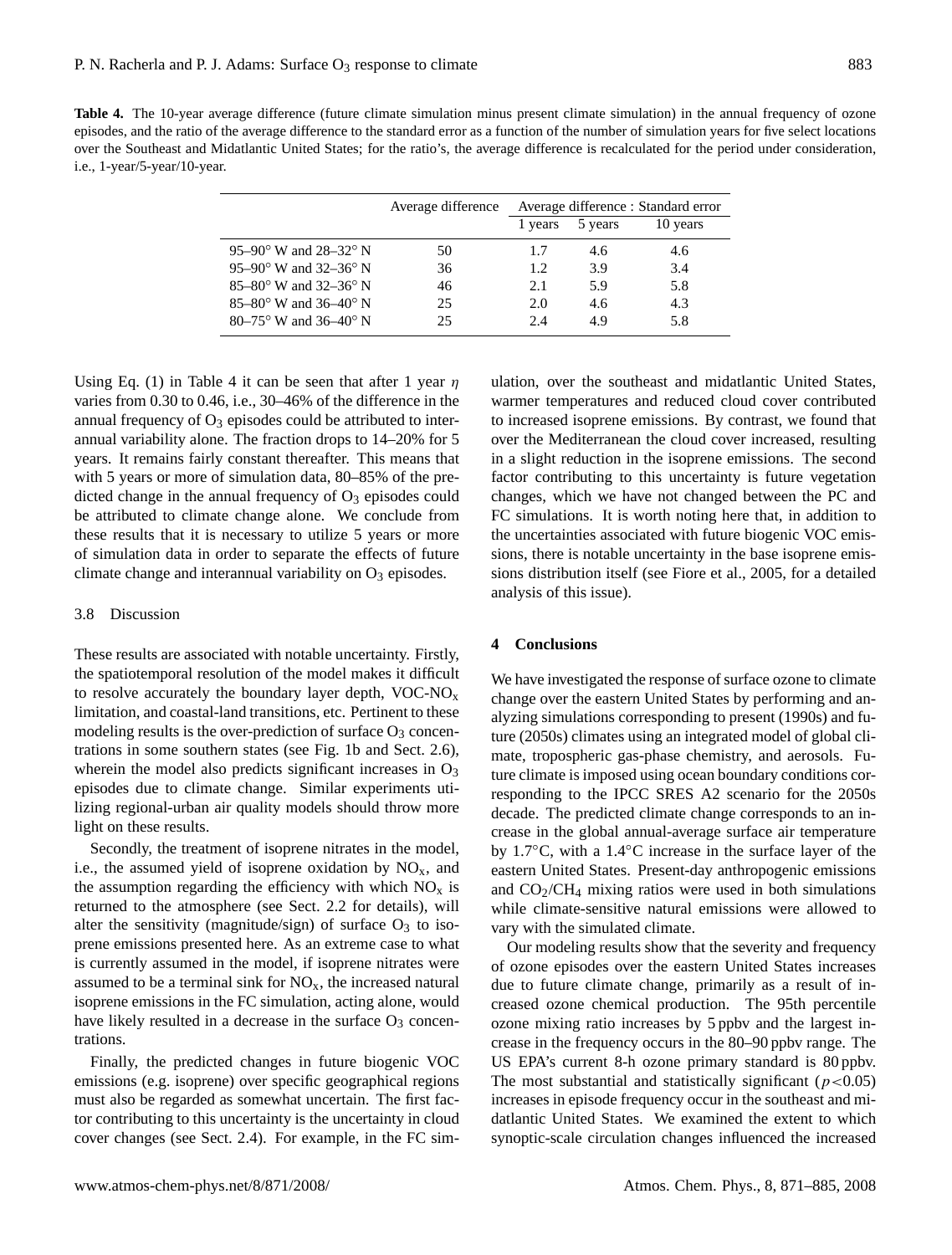severity and frequency of ozone episodes by comparing the daily average sea level pressure anomaly distributions in several model grid cells for the present and future climate simulations. That analysis did not provide conclusive evidence pointing to systematic circulation changes and their role in the increased frequency of ozone episodes.

These results also suggest a lengthening of the ozone season over the eastern United States due to climate change to include late spring and early fall months, with increased ozone chemical production and shorter average ozone lifetime being two consistent features of the predicted seasonal response of surface ozone. The increased ozone chemical production in the future climate simulation is due to increases in: 1) natural isoprene emissions, which is largest over the southeast and midatlantic United States; 2) hydroperoxy radical concentrations resulting from increased water vapor concentrations; and, 3)  $NO<sub>x</sub>$  concentrations resulting from reduced PAN. The shorter ozone lifetime in the future climate simulation occurs through a combination of increases in the dry deposition removal rates, total chemical loss rates, and net transport, with increased dry deposition loss rates contributing most to the reduced lifetime in all seasons except summer.

Changes in natural isoprene emissions may have a significant effect on surface ozone levels over regions such as the southeast and midatlantic United States, where it increased annually by 20%. Our sensitivity analysis shows that higher isoprene levels account for 50–60% of the increased summertime ozone episodes in the future climate simulation for that region. The model predicted changes in surface ozone due to isoprene chemistry must be treated as somewhat uncertain, however, given the uncertanties associated with the treatment of isoprene nitrates, the base isoprene emissions inventory utilized, and future changes in the influencing meteorological factors such as cloud cover. Nevertheless, the remaining two factors causing increased surface ozone concentrations, i.e., increased water vapor concentrations and  $PAN-NO<sub>x</sub>$  changes, are quite robust.

These results show that there is significant interannual variability in the frequency of ozone episodes. For example, we found that after 1 year 30–46% of the increase in the yearly frequency of ozone episodes could be attributed to interannual variability alone, which, after 5 years or more of simulation data, drops to 14–20%. We conclude that it is necessary to utilize 5 years or more of simulation data in order to separate the effects of future climate change and interannual variability on ozone episodes in the eastern United States.

*Acknowledgements.* This work was supported by the NCER STAR Program, EPA (Agreement Number: RD-83096101-0). We would like to thank R. Healy at WHOI for his help.

Edited by: R. Cohen

#### **References**

- <span id="page-13-5"></span>Adams, P. J., Seinfeld, J. H., and Koch, D. M.: Global concentrations of tropospheric sulfate, nitrate, and ammonium aerosol simulated in a general circulation model, J. Geophys. Res., 104, 13 791–13 823, 1999.
- <span id="page-13-7"></span>Appenzeller, C., Holton, J. R., and Rosenlof, K. H.: Seasonal variation of mass transport across the tropopause, J. Geophys. Res., 101, 15 071–15 078, 1996.
- <span id="page-13-2"></span>Aw, J. and Kleeman, M. J.: Evaluating the first-order effect of intraannual temperature variability on urban air pollution, J. Geophys. Res., 108, 4365, doi:10.1029/2002JD002688, 2003.
- <span id="page-13-3"></span>Baertsch-Ritter, N., Keller, J., Dommen, J., and Prevot, A. S. H.: Effects of various meteorological conditions and spatial emission resolutions on the ozone concentration and  $\rm{ROG/NO_X}$  limitation in the Milan area (I), Atmos. Chem. Phys., 4, 423–438, 2004, [http://www.atmos-chem-phys.net/4/423/2004/.](http://www.atmos-chem-phys.net/4/423/2004/)
- <span id="page-13-13"></span>Bey, I., Jacob, D. J., Yantosca, R. M., Logan, J. A., Field, B. D., Fiore, A. M., Li, Q. B., Liu, H. G. Y., Mickley, L. J., and Schultz, M. G.: Global modeling of tropospheric chemistry with assimilated meteorology: Model description and evaluation, J. Geophys. Res., 106, 23 073–23 095, 2001.
- <span id="page-13-0"></span>Brasseur, G., Kiehl, J., Schneider, T., Granier, C., Tie, X., and Hauglustaine, D.: Past and future changes in global tropospheric ozone: Impact on radiative forcing, Geophys. Res. Lett., 25, 3807–3810, 1998.
- <span id="page-13-10"></span>Cess, R. D., Potter, G. L., Blanchet, J. P., Boer, G. J., et al.: Intercomparison and interpretation of climate feedback processes in 19 atmospheric general-circulation models, J. Geophys. Res., 95, 16 601–16 615, 1990.
- <span id="page-13-6"></span>Chung, S. H. and Seinfeld, J. H.: Global distribution and climate forcing of carbonaceous aerosols, J. Geophys. Res., 107, 4407, doi:10.1029/2001JD001397, 2002.
- <span id="page-13-1"></span>Collins, W. J., Derwent, R. G., Garnier, B., Johnson, C. E., Sanderson, M. G., and Stevenson, D. S.: Effect of stratospheretroposphere exchange on the future tropospheric ozone trend, J. Geophys. Res., 108, 8528, doi:10.1029/2002JD002617, 2003.
- <span id="page-13-4"></span>Dawson, J. P., Adams, P. J., and Pandis, S. N.: Sensitivity of ozone to summertime climate in the eastern USA: A modeling case study, Atmos. Environ., 41, 1494–1511, 2007.
- <span id="page-13-8"></span>Del Genio, A. D. and Yao, M. S.: Efficient cumulus parameterization for long-term climate studies: The GISS scheme, in: The Representation of Cumulus Convection in Numerical Models, Monogr. 46, edited by: Emanuel, K. A. and Raymond, D. J., Am. Meteorol. Soc., Boston, Mass., 181–184, 1993.
- <span id="page-13-9"></span>Del Genio, A. D., Yao, M. S., Kovari, W., and Lo, K. K. W.: A prognostic cloud water parameterization for global climate models, J. Climate, 9, 270–304, 1996.
- <span id="page-13-11"></span>Fiore, A. M., Jacob, D. J., Bey, I., Yantosca, R. M., Field, B. D., Fusco, A. C., and Wilkinson, J. G.: Background ozone over the United States in summer: Origin, trend, and contribution to pollution episodes, J. Geophys. Res, 107(D15), doi: 10.1029/2001JD000982, 2002.
- <span id="page-13-12"></span>Fiore, A. M., Jacob, D. J., Mathur, R., and Martin, R. V.: Application of empirical orthogonal functions to evaluate ozone simulations with regional and global models, J. Geophys. Res., 108, D19 4431, doi:10.1029/2002JD003151, 2003.
- <span id="page-13-14"></span>Fiore, A. M., Horowitz, L. W., Purves, D. W., Levy, H., Evans, M. J., Wang, Y. X., Li, Q. B., and Yantosca, R. M.: Evaluating the contribution of changes in isoprene emissions to surface